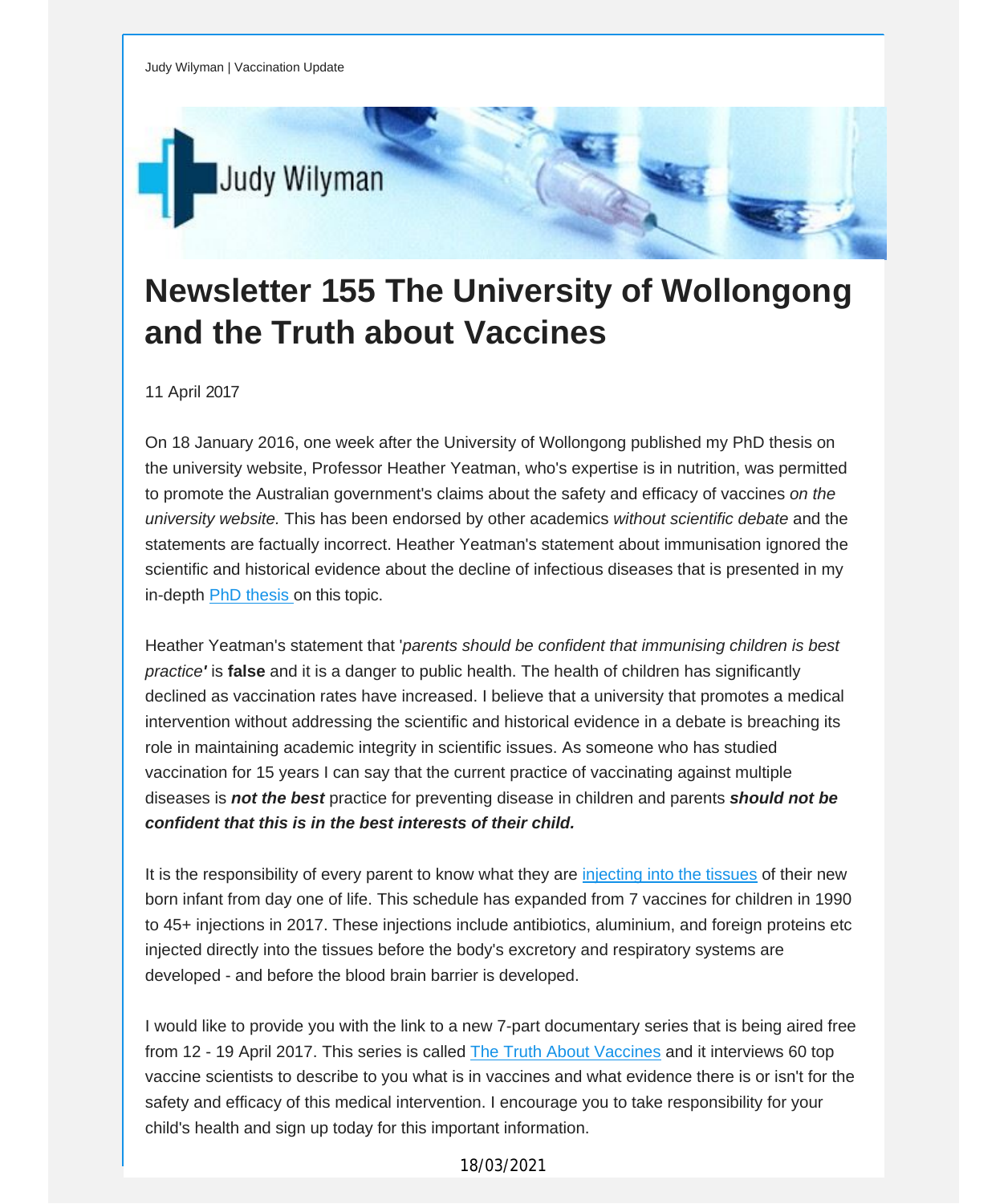Page 2

Dr. Judy Wilyman The Science and Politics of the Australian [Government's](http://vaccinationdecisions.us8.list-manage.com/track/click?u=f20605fde3732e41929f4a3f2&id=d02445b909&e=fec8337d3c) Vaccination Program [Vaccination](http://vaccinationdecisions.us8.list-manage1.com/track/click?u=f20605fde3732e41929f4a3f2&id=a50c836536&e=fec8337d3c) Decisions